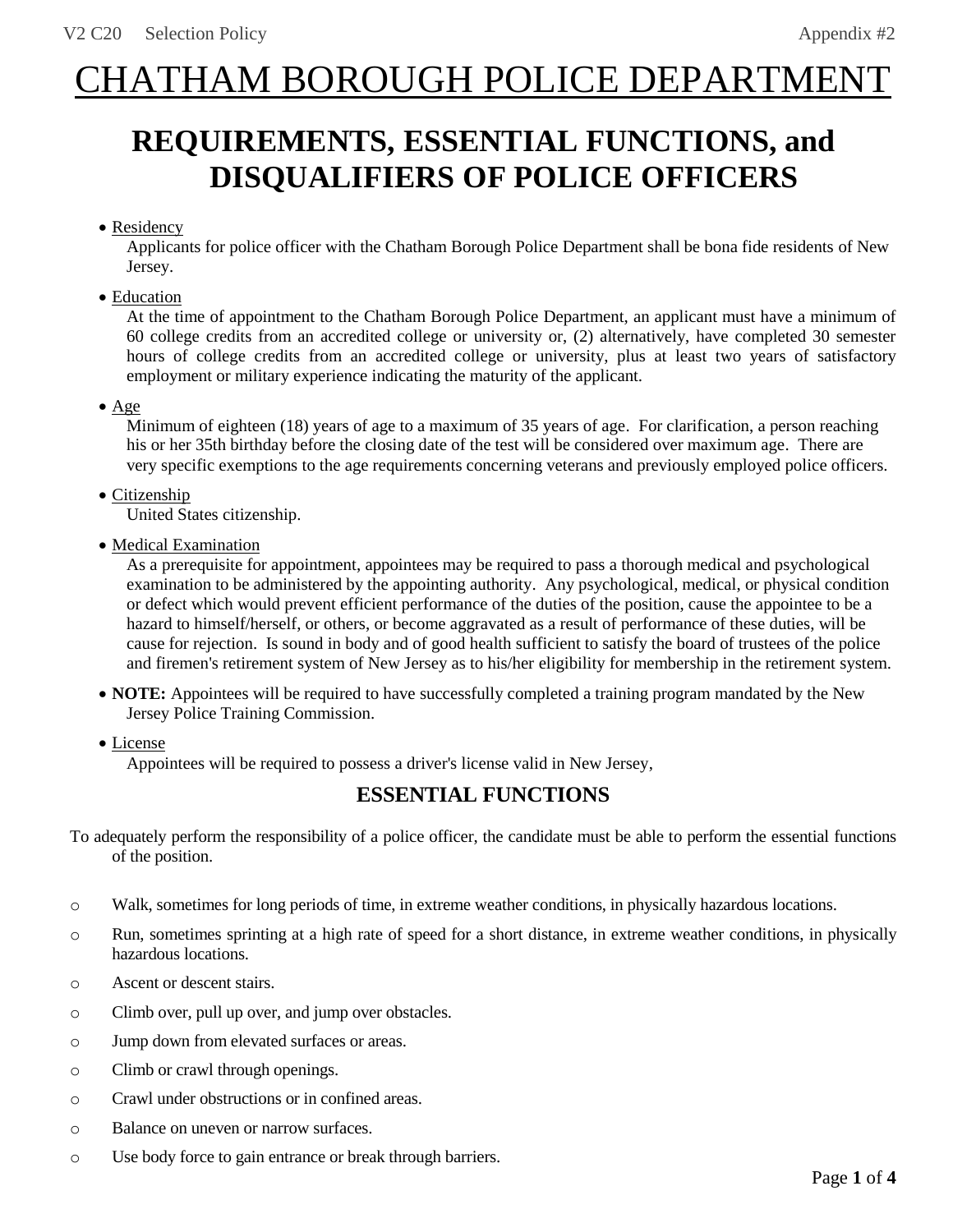#### V2 C20 Selection Policy Appendix #2

- o Push objects, vehicles, or persons.
- o Pull objects or persons.
- o Lift and carry objects or persons.
- o Drag objects or persons.
- o Sit or stand for extended periods of time.
- o Employ defensive tactics, using balance, leverage, concentration of power, and opponent's power.
- o Swim.
- o Operate a motor vehicle, during the day or at night, in emergency situations, at high rates of speed, on the open road or in congested traffic, in unsafe conditions caused by factors such as fog, smoke, rain, ice, or snow.
- o Detain individuals.
- o Stop suspicious individuals and vehicles.
- o Pursue fleeing suspects, in a vehicle or on foot.
- o Disarm persons.
- o Restrain or subdue resisting suspects.
- o Effectuate a full physical custody arrest, forcibly if necessary, using handcuffs and other restraints.
- o Conduct visual and audio surveillance.
- o Perform law enforcement patrol functions, on foot or in a vehicle.
- o Issue Summonses.
- o Direct traffic, sometimes for long periods of time, using hand signals, flares, barricades, etc.
- o Observe, record, recall and report incidents and information.
- o Operate radar equipment.
- o Administer field sobriety tests.
- o Operate a fire extinguisher.
- o Fingerprint, photograph and videotape individuals, objects and scenes.
- o Transport citizens, prisoners and committed mental patients, using handcuffs and other restraints, when appropriate.
- o Work rotating shifts and adapt to irregular working conditions.
- o Maintain mental alertness and readiness to act, even during periods of calm and inactivity.
- o Identify, collect, label and preserve evidence.
- o Secure the scene of a crime, emergency or disaster.
- o Stand guard at the scene of a crime, emergency or disaster to prevent damage, loss or injury.
- o Control crowds.
- o Secure and evacuate persons from particular areas, using either verbal commands or the appropriate degree of physical force.
- o Perform rescue and support functions at the scenes of accidents, emergencies and disasters.
- o Administer emergency first aid.
- o Physically check buildings, including doors and windows, to ensure that they are secure.
- o Remediate hazardous conditions by direct action or notification of appropriate authority or agency.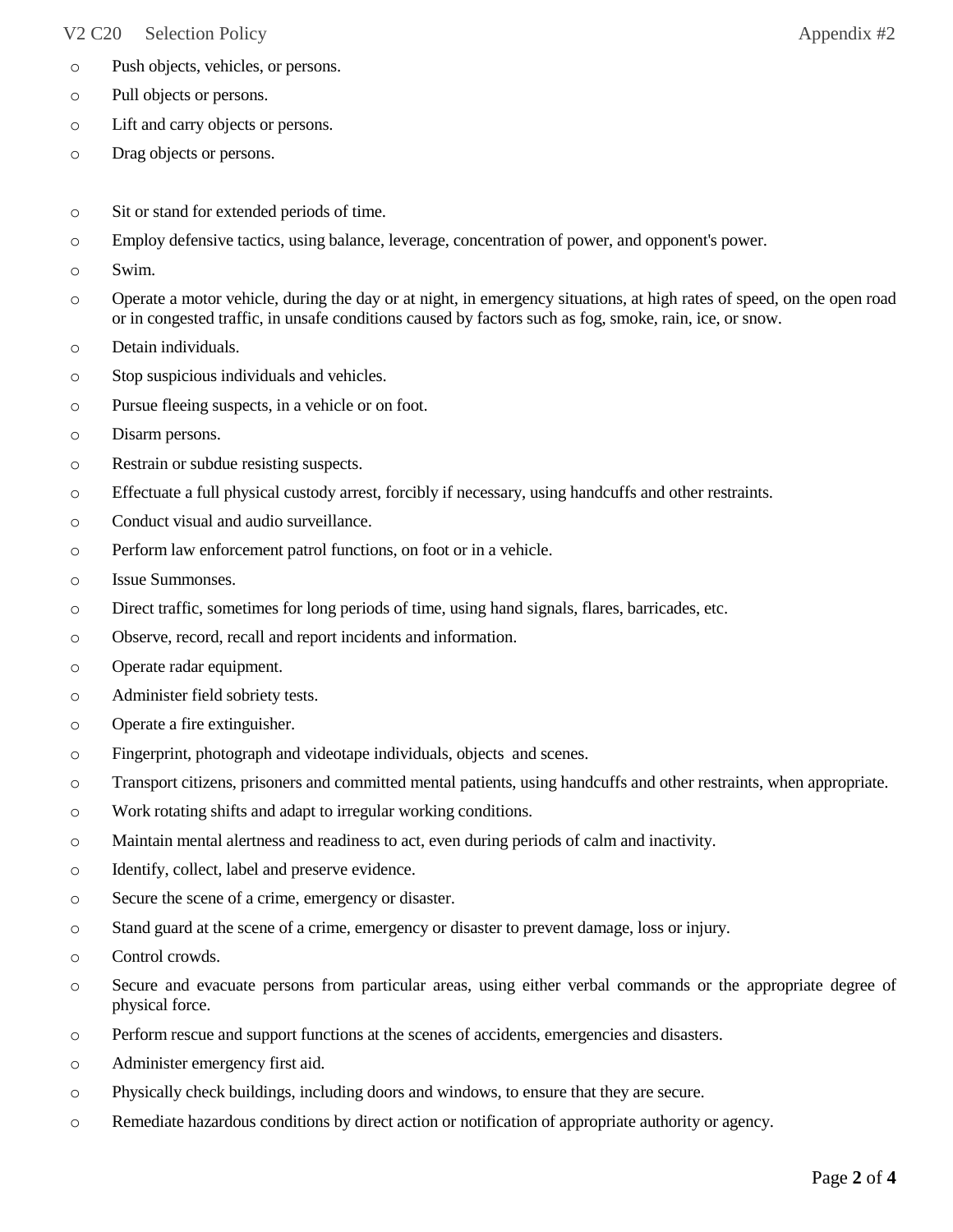#### V2 C20 Selection Policy Appendix #2

- o Perform searches of people, vehicles, buildings and large outdoor areas, which may involve seeing, feeling and detecting objects, and walking for long periods of time.
- o Search for missing, wanted or lost persons and evidence.
- o Load, unload, aim and fire a handgun and shotgun in day and night conditions from a variety of body positions at the proficiency level required by qualification standards.
- o Process arrested persons, which includes examining documents, communicating verbally, and eliciting and recording information.
- o Understand and follow orders, policies and procedures.
- o Accept direction and function cooperatively as one member of a unit.
- o Communicate effectively verbally and in writing, detailing incidents and activities of those involved.
- o Prepare written investigative and other reports, including sketches, using appropriate grammar, symbols and mathematical computations.
- o Read and comprehend legal and non-legal documents, including the preparation and processing of documents such as summonses, affidavits and warrants.
- o Communicate effectively and coherently over telephone, walkie-talkie or radio, initiating or responding to verbal communications.
- o Communicate effectively in court and in other formal settings.
- o Communicate effectively with people, including juveniles, by giving information and direction, by eliciting information, and by advising of rights, processes and procedures.
- o Communicate effectively with individuals in an agitated or distraught condition.
- o Integrate individual activities and goals with the efforts of other members of the law enforcement community for the promotion of common goals and objectives.
- o Mediate disputes and confrontations with hostile and potentially violent individuals.
- o Gather information by observation of behavior, visual inspection and oral communication; determine what information is significant; assess a situation based on that information; and exercise independent judgment to make decisions concerning choice of action and equipment.
- o Perform a variety of tasks, involving different and sometimes contrasting skills in rapid succession during a short period of time.
- o Exercise independent judgment in determining when there is reasonable suspicion to detain, when probable cause exists to search and/or arrest, and when force may be used and to what degree.
- o Endure verbal, mental and physical abuse, including threats, taunts and insults to self, family and fellow officers.
- o Withstand exposure to and deal appropriately with stress involved in dealing with hostile views, opinions and behavior in antagonistic settings; with crime victims, accident victims, disaster victims and their families; with incidents of suicide and domestic violence.

## **DISQUALIFICATION INFORMATION**

If you were ever convicted of an indictable offense or are presently under an indictable conviction expungement.

- o A conviction of any offense involving domestic violence.
- o A conviction of any offense involving a "controlled dangerous substance."
- o A conviction of any offense involving public office, position or employment (i.e., school board, township committee, etc.).